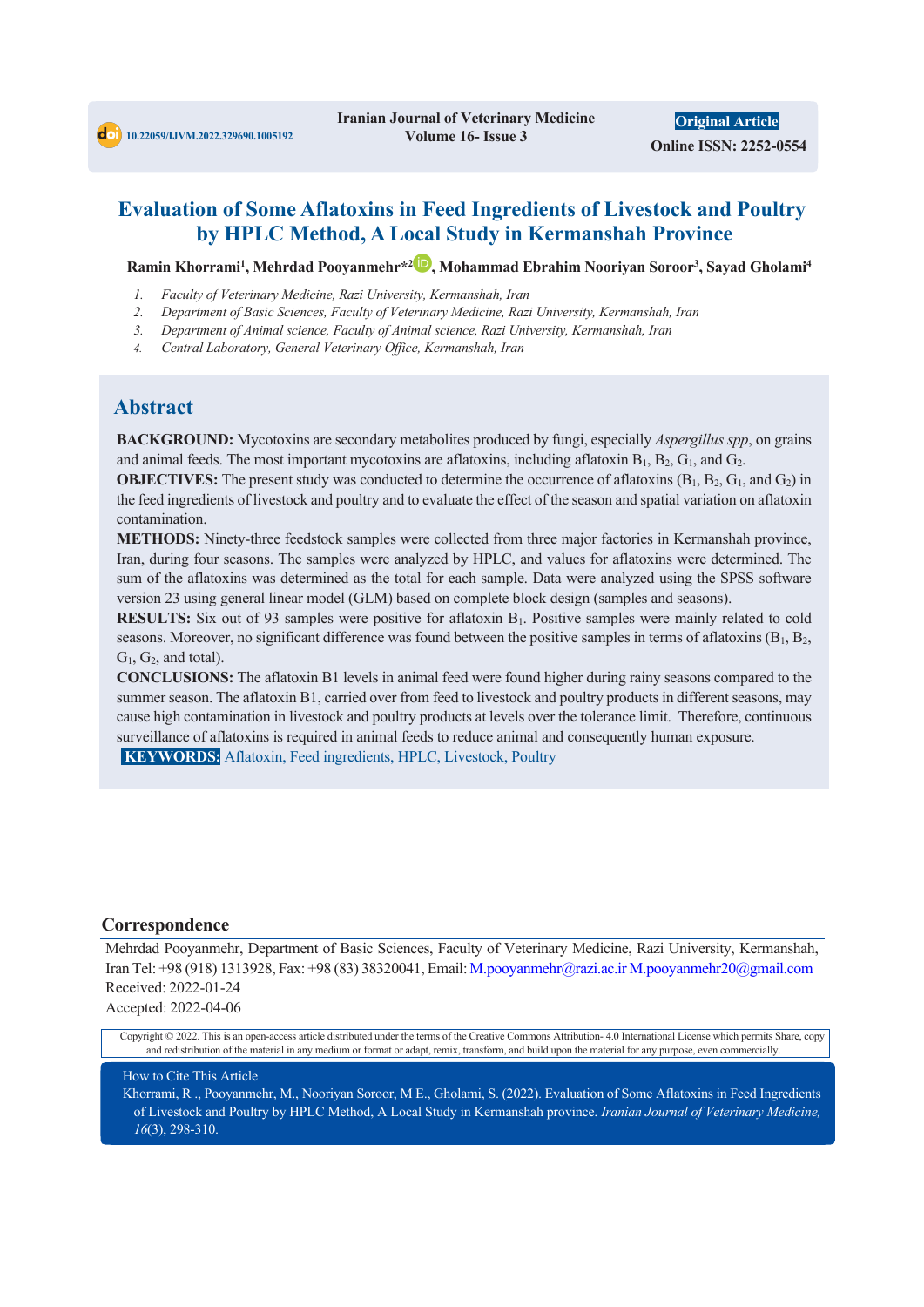## **Introduction**

Mycotoxins and aflatoxins contaminate more than 25% of the agricultural products and as a result a lot of economic losses occur. These toxins cause damage to agricultural products worldwide each year (de Oliveira *et al*., 2014; Gummadidala *et al*., 2019). Mycotoxins and aflatoxins are responsible for many different toxic effects on both animal and human species and are considered the most dangerous problem for feed and food (Faghihi *et al*., 2019; Serdar *et al*., 2020). Aflatoxins are toxic secondary metabolites produced by two species of the *Aspergillus genus,* including *Aspergillus flavus,* and *Aspergillus parasiticus* (Escrivá *et al*., 2015). There is a growing concern regarding the recurrent observation of aflatoxins in the milk and animal products (Khadivi *et al*., 2019). Aflatoxins are metabolites produced by the growth of fungi on foodstuffs, which may occur during the food storage and food processing (Chiewchan *et al*., 2015; Karlovsky *et al*., 2016). They contaminate a wide variety of foods and mixed foods. Studies show that mycotoxins and aflatoxins are mostly found in cereals (Hernandez-Martinez *et al*., 2010). Aflatoxins have adverse effects on growth performance, blood profiles, hepatic histopathology, intestinal morphology, relative weight of digestive organs, activity of digestive enzymes, and biochemical index of intestinal development in animals (He *et al*., 2013; Feng *et al*., 2017). Chronic aflatoxin poisoning in farm animals seems to weaken the immune system, impairing the metabolism of proteins and vital substances in the body. These compounds have toxic, carcinogenic, and mutagenic properties (Sirajudeen *et al*., 2011; Kumar *et al*., 2017; Theumer *et al*., 2018). Intake of feeds contaminated with aflatoxins in the long-term exerts adverse effects on the organs, including liver tissue injury and immune disorders (Fan *et al*., 2015). The consumption of aflatoxin-contaminated foodstuffs by humans and animals in unauthorized or continuous amounts can cause acute or chronic poisoning and cancer (Authority 2013; Ostry *et al*., 2017). One of the most important and predisposing factors for the contamination of feedstuffs of farm animals and poultry is their moisture content (Kana *et al*., 2013; Abdallah *et al*., 2015). Although the presence of molds in foods does not always imply the harmful levels of aflatoxin, it may account for a significant risk. *Aspergillus* can colonize and contaminate food during the storage, especially following prolonged exposure to high humidity environment conditions (Mannaa *et al*., 2017; Reed *et al*., 2018). The risk of aflatoxin production is also higher in severe droughts, where soil moisture is below normal and temperature is high (Ostry *et al*., 2017). Codex Alimentarius Commission (CAC), the central part of the Joint FAO/WHO Food Standards Programme has determined the maximum levels of aflatoxins  $(B_1, B_2, G_1,$ G2, and M1) in foodstuffs (Kotinagu *et al*., 2015). Recently, this commission has announced the maximum accepted/residue levels of aflatoxins in animal feeds as 0.02 mg/kg, that is 20 ppb in all feed materials and complementary feedstuffs for cattle, sheep, goats, pigs, and poultry; while it is 0.005 mg/kg in feeding stuffs for dairy animals and 0.01 mg/kg in complete feeding stuffs for calves and lambs (Bakırdere *et al*., 2012; EFSA Panel on Food Additives and Nutrient Sources added to Food, 2014; Hamed *et al*., 2017). High-performance liquid chromatography (HPLC) is a technique in analytical chemistry, which is used to separate, identify, and quantify aflatoxin in a mixture (Wacoo *et al*., 2014). Considering the dangerous effects of aflatoxins on the health of livestock, poultry, and subsequently, humans, it is important to measure the levels of aflatoxins  $B_1$ ,  $B_2$ ,  $G<sub>1</sub>$ , and  $G<sub>2</sub>$ , as well as total aflatoxin as critical health indicators in feedstuffs (Wu *et al*., 2008; Wu 2014). Accordingly, the main purposes of this study were to measure the aflatoxin levels using the HPLC in feedstuffs of three factories of Kermanshah province and to evaluate the effect of season on feed ingredients of livestock and poultry.

## **Materials and Methods**

#### **A: Sampling and Analytical Instrument**

Sampling was done according to the method of Iranian national standards for the accurate determination of mycotoxin level in foods and agricultural products [INSO, No 12004] (Mazaheri *et al*., 2018). Ninety-three samples of barley, wheat, soybean, rice, and maize were taken from the factories of Kermanshah province (three major factories in four seasons) and analyzed using the method of high-performance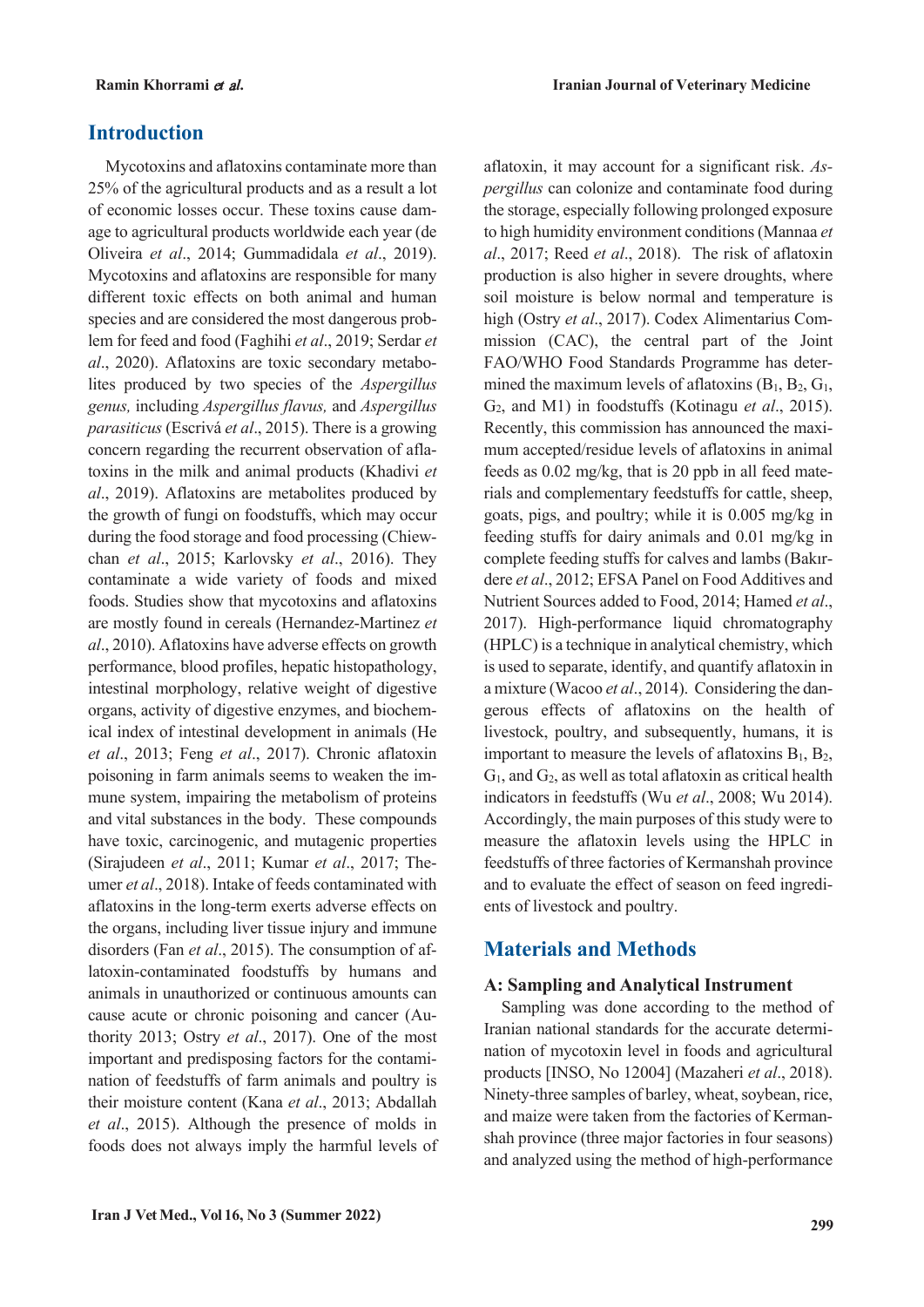liquid chromatography (HPLC) in the central laboratory of Provincial Veterinary Office (Campos *et al*., 2017). The HPLC system (Agilent Technologies - 1260 Infinity, USA) was equipped with a photochemical reaction device (PHRED, Aura industries, NY, USA). Based on the Food Analysis Performance Assessment Scheme (FAPAS), in the cerealbased animal feed sample using aflatoxin standard, all testing methods include three steps: 1: extraction, 2: purification, and 3: determination of toxin content (Sykes *et al.*, 2017).

#### **B: Chemicals and Method Validation**

All the reagents were of HPLC standard grade. Standard aflatoxins were purchased from Sigma Chemical Company (Germany). They were diluted with methanol to different concentrations and used as a calibration standard. The stock standard solution of aflatoxins (a concentration of 10 mg/mL in methanol of each aflatoxin species) was prepared and wrapped in aluminum foil at -20°C. Then the aflatoxin standard mixture was prepared in methanol at

0.4 ng/mL for aflatoxins G1 and B1 and 0.08 ng/mL for aflatoxins G2 and B2. The analytical grade solvents were obtained from Merck (Sigma-Aldrich, Germany). The pure water used in the analysis was prepared by Micro Siemens water purification system using millipore filters  $(0.45 \mu)$  (TDS, Chemistry Danshvar Co; Iran). PBS: Phosphate Buffer Saline (0.2 g potassium chloride, 0.2 g potassium dihydrogen phosphate, 1.16 g hydrogen; 8 g sodium chloride phosphate, and 900 mL deionized water at pH 7.4) was also used. Fifty grams of samples were weighted. Acetonitrile and methanol were at HPLC grade (Sigma-Aldrich,) and other solvents were up to analytical purity grade. The working solutions of aflatoxins were diluted in the same solvent and stored in glass-stoppered tubes at 0°C. The CH0- 3817 column (5 µm C18 UG 120 A, LC column 250 x 4.6 mm) was used [\(Figure 1\)](#page-2-0). Immunoaffinity columns (IAC) were also used for the purification of samples (China: Huaan Magnech Bio-Tech Co., Ltd.).



<span id="page-2-0"></span>**Figure 1.** HPLC chromatogram of Aflatoxin standard mixture:  $AFG_2$  and  $AFB_2$  at 0.08 ng/mL;  $AFB_2$   $AFG_1$  and  $AFB_1$  0.4 ng/mL; Chromatographic conditions: CH0-3817; C18 UG 120 A column (5  $\mu$ M; 250 × 4.6 mm); mobile phase water methanol and acetonitrile solution (60:30:20, v/v/v); flow rate; mL/min; fluorescence detector ( $\lambda$  ex = 365 nm and  $\lambda$  em = 435nm). **Note:** Retention time (min) for  $G_2$ ,  $G_1$ ,  $B_2$  &  $B_1$  peaks are seen left to right, respectively.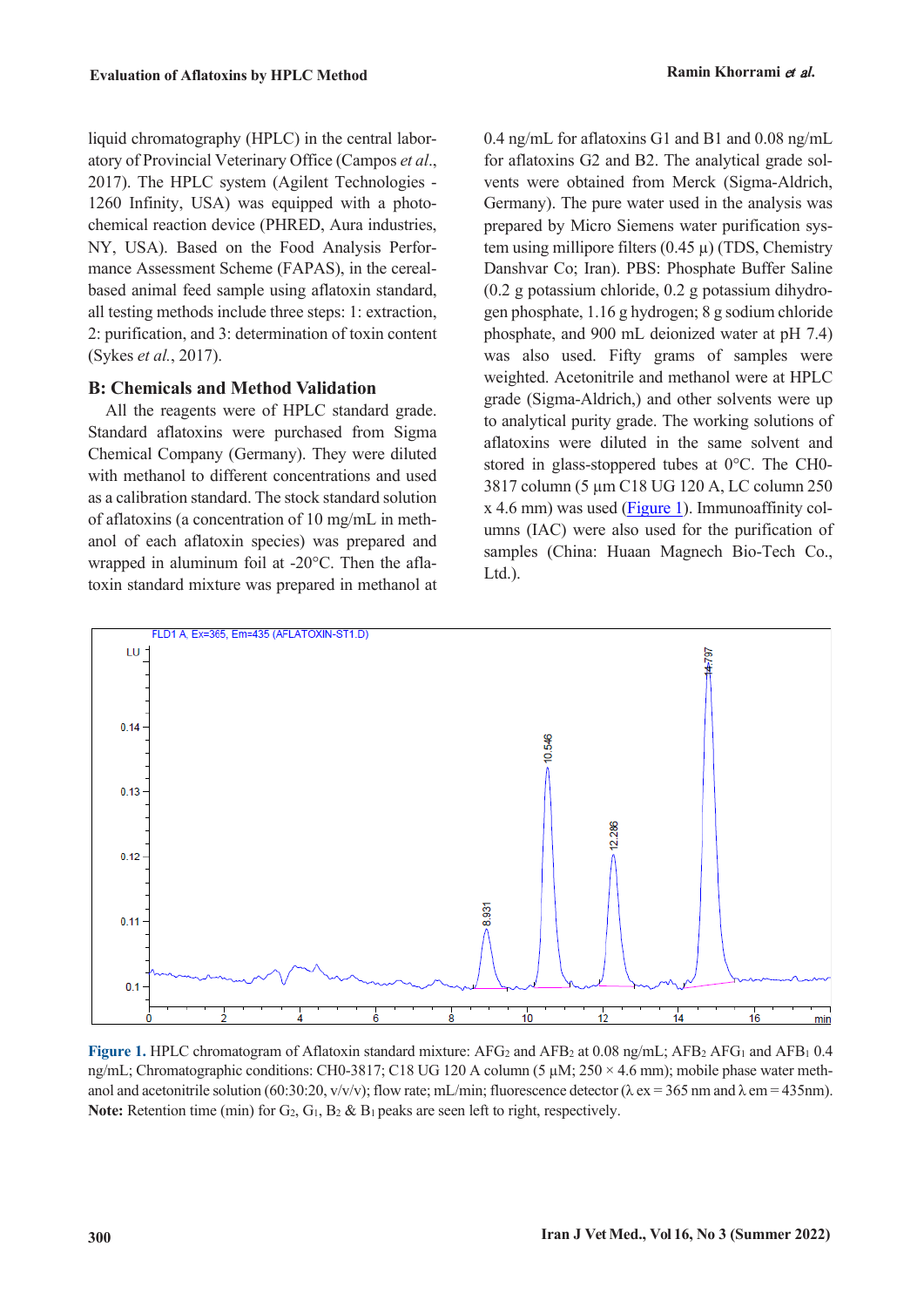The method validation in terms of sensitivity and precision was performed according to the guidelines set by the International Union of Pure and Applied Chemistry (Yakubu *et al*., 2020).

#### **C: Samples Preparation and Analysis**

The samples were ground evenly and kept in the refrigerator. The samples were kept away from other materials to avoid secondary contamination. The extraction of the samples was done as per the standard methods of analysis that ensure the safety and integrity of foods and other products impacting public health (AOAC international method) and was quantified with the reference standard of Highperformance thin-layer chromatography (HPTLC). Aflatoxin analyses were performed using 50 g of each sample. For extractions, 200 mL of methanol 80% was used and the mixture was stirred for 3 min at high speed. Then each aliquot was passed through a filter paper, diluted in water, and filtered again using a glass microfiber filter. IACs were used to clean up the aflatoxin sample (AflaOchra). First, 10 mL phosphate buffer saline (PBS) was passed through each IAC. Then 70 mL of the filtrate was passed through the IAC at a flow rate of 1 drop/sec. The IAC was washed with 10 mL of water and dried by applying mild vacuum. Finally, the aflatoxins were eluted with 1.5 mL methanol and then with 1.5 mL pure water and were analyzed by HPLC. To do it, the samples (100 μL) were injected into the HPLC column and heated to 40ºC. The mobile phase was a mixture of water, methanol, and acetonitrile  $(60:30:20, v/v/v)$ . For the mobile phase preparation, 120 mg of potassium bromide and 350 μL of 4 M nitric acid were added to one liter of the mixture. The aflatoxins were detected with an excitation wavelength of 365 nm and emission wavelength of 435 nm fluorescence intensity. In addition, analysis at the maximum permitted limits in feeds was done based on the guidelines of Iranian National Standard (maximum tolerated levels of mycotoxins in food and feed, ICS: 67.020. ISIRI. 5925, Amendment No. 1). The limit of detection (LOD) of aflatoxin mass fraction was 0.4 for  $B_1$  and  $G_1$ , and 0.08 for  $B_2$  and  $G_2$ . The quantification of separated aflatoxins was performed by comparing it with standard aflatoxins using the formula:

Concentration of aflatoxins in ppm: Standard peak height× Sample peak height / Standard peak height ×Final volume of sample

#### **D: Statistical Analysis**

Data were analyzed according to the statistical method of a complete randomized block design (samples and seasons as blocks). Data were analyzed using the SPSS software version 23 (SPSS Inc., Chicago, IL., USA) with the general linear model (GLM) procedure. The statistical model of data analysis is as follows: Yijk =  $\mu$  + Ti + Sj + eijk. Yijk: the values of each observation; µ: total average; Ti: the effect of treating (barley, corn, etc.); Sj: the season of the year; and eijk: residual effects. Comparisons between mean values were performed using Duncan's multiple range test (at 5% and 1% levels).

### **Results**

<span id="page-3-0"></span>The aflatoxin levels for 93 samples and the significance level of interactions between the positive samples and the season are shown in [Table 1.](#page-3-0) As seen, there was no significant relationship between the total aflatoxin values of the samples (0.862) and the total of the seasons (0.919). Measurement and evaluation of B1, B2, G1, G2, and total aflatoxin values in different samples did not show significant differences in impermissible levels [\(Figure 2,](#page-5-0) [Table](#page-4-0)  [2\)](#page-4-0). The positive samples were related to aflatoxin B1 and were seen mainly in winter. In total, out of 93 samples, six samples (6.45%) were positive for B1 aflatoxin. Out of a total of 27 wheat samples, one sample was positive and related to the winter sampling. Moreover, out of the total 23 soybean samples, one positive sample was related to winter and the other one sample was related to autumn. Based on the evaluation of the total 26 samples of corn, two samples were positive, one sample related to spring, another to winter. In addition, out of the total 10 barley samples, one sample was positive and related to summer. In rice samples evaluated, no positive cases were observed in terms of impermissible levels of aflatoxin [\(Table 2\)](#page-4-0).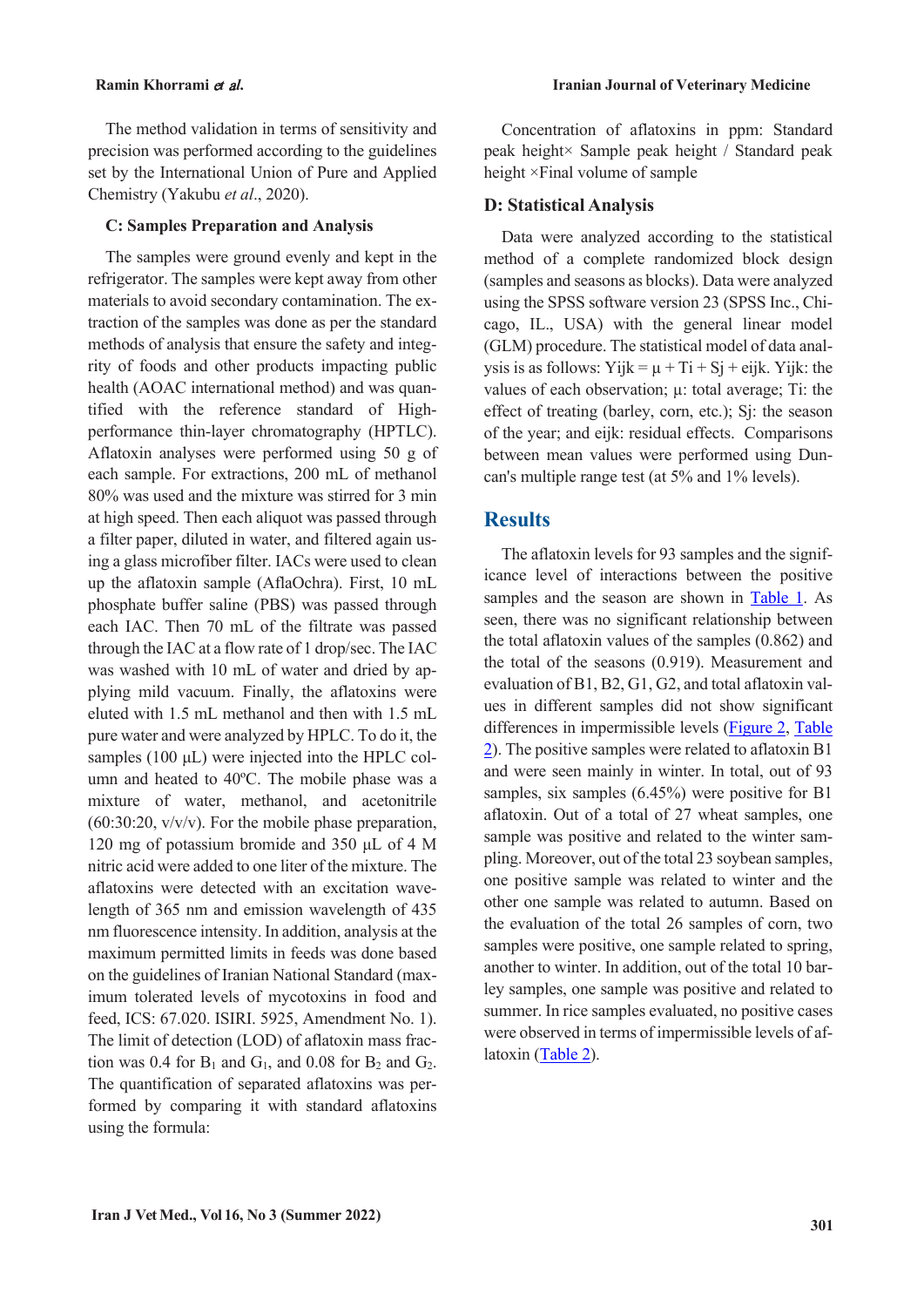J.

| <b>Samples &amp; Seasons</b>              |          | <b>Aflatoxin</b>                 |       |  |  |  |  |
|-------------------------------------------|----------|----------------------------------|-------|--|--|--|--|
| B1                                        | B2<br>G1 | G2<br>Total                      |       |  |  |  |  |
| Samples                                   |          |                                  |       |  |  |  |  |
| Wheat                                     | 1.231    | 0.652<br>0.505<br>0.452          | 2.866 |  |  |  |  |
| Rice                                      | 0.579    | 0.508<br>0.500<br>0.477          | 2.071 |  |  |  |  |
| Soy                                       | 1.153    | 0.859<br>0.629<br>0.648          | 3.267 |  |  |  |  |
| Corn                                      | 1.540    | 0.855<br>0.697<br>0.635          | 3.699 |  |  |  |  |
| <b>Barley</b>                             | 1.688    | 0.632<br>0.606<br>0.476          | 3.425 |  |  |  |  |
|                                           | Season   |                                  |       |  |  |  |  |
| Spring                                    | 1.183    | 0.700<br>0.435<br>0.392          | 2.755 |  |  |  |  |
| Summer                                    | 1.408    | 0.524<br>0.515<br>0.506<br>2.893 |       |  |  |  |  |
| Autumn                                    | 1.134    | 0.511<br>0.676<br>0.655<br>3.054 |       |  |  |  |  |
| Winter                                    | 1.228    | 0.905<br>0.744<br>0.503          | 3.561 |  |  |  |  |
| The significance level                    |          |                                  |       |  |  |  |  |
| Samples                                   | 0.781    | 0.828<br>0.856<br>0.892<br>0.862 |       |  |  |  |  |
| Season                                    | 0.978    | 0.620<br>0.523<br>0.545<br>0.919 |       |  |  |  |  |
| Interaction between treatment and season  |          |                                  |       |  |  |  |  |
| 0.552<br>0.927<br>0.966<br>0.984<br>0.948 |          |                                  |       |  |  |  |  |

\*Comparisons between mean treatments were performed using Duncan's comparison (at 5% and 1% levels). There was no significant difference between positive and negative samples in terms of aflatoxins  $(B_1, B_2, G_1, G_2, A_1)$ 

\*\* 6 of 93 samples were positive for aflatoxin  $B_1$ .

\*\*\* Based on ppb, the positive samples were mainly in cold seasons

<span id="page-4-0"></span>**Table 2.** Number of tested samples and positive samples of raw materials of livestock and poultry factories of Kermanshah province based on seasons and type of samples

| <b>Samples/Seasons</b>             | <b>Barley</b> | Corn    | <b>Soy</b> | <b>Rice</b>   | Wheat   |
|------------------------------------|---------------|---------|------------|---------------|---------|
| <b>Spring</b>                      |               | $3(1+)$ | 3          |               | 4       |
| <b>Summer</b>                      | $2(1+)$       | 5       | 5          | $\mathcal{D}$ |         |
| <b>Autumn</b>                      | 3             | 9       | $7(1+)$    | 2             | 9       |
| Winter                             | 4             | $9(1+)$ | $8(1+)$    | 2             | $9(1+)$ |
| Total positive samples= $6(6/45%)$ | $(1+)$        | $(2+)$  | $(2+)$     |               | $(1+)$  |
| Total samples=93                   | 10            | 26      | 23         |               | 27      |

\*Comparisons between mean treatments were performed using Duncan's comparison (at 5% and 1% levels). There was no significant difference between positive and negative samples in terms of aflatoxins  $(B_1, B_2, G_1, G_2, A_1)$ 

\*\* 6 of 93 samples were positive for aflatoxin  $B_1$ .

\*\*\* Based on ppb, the positive samples were mainly in cold seasons.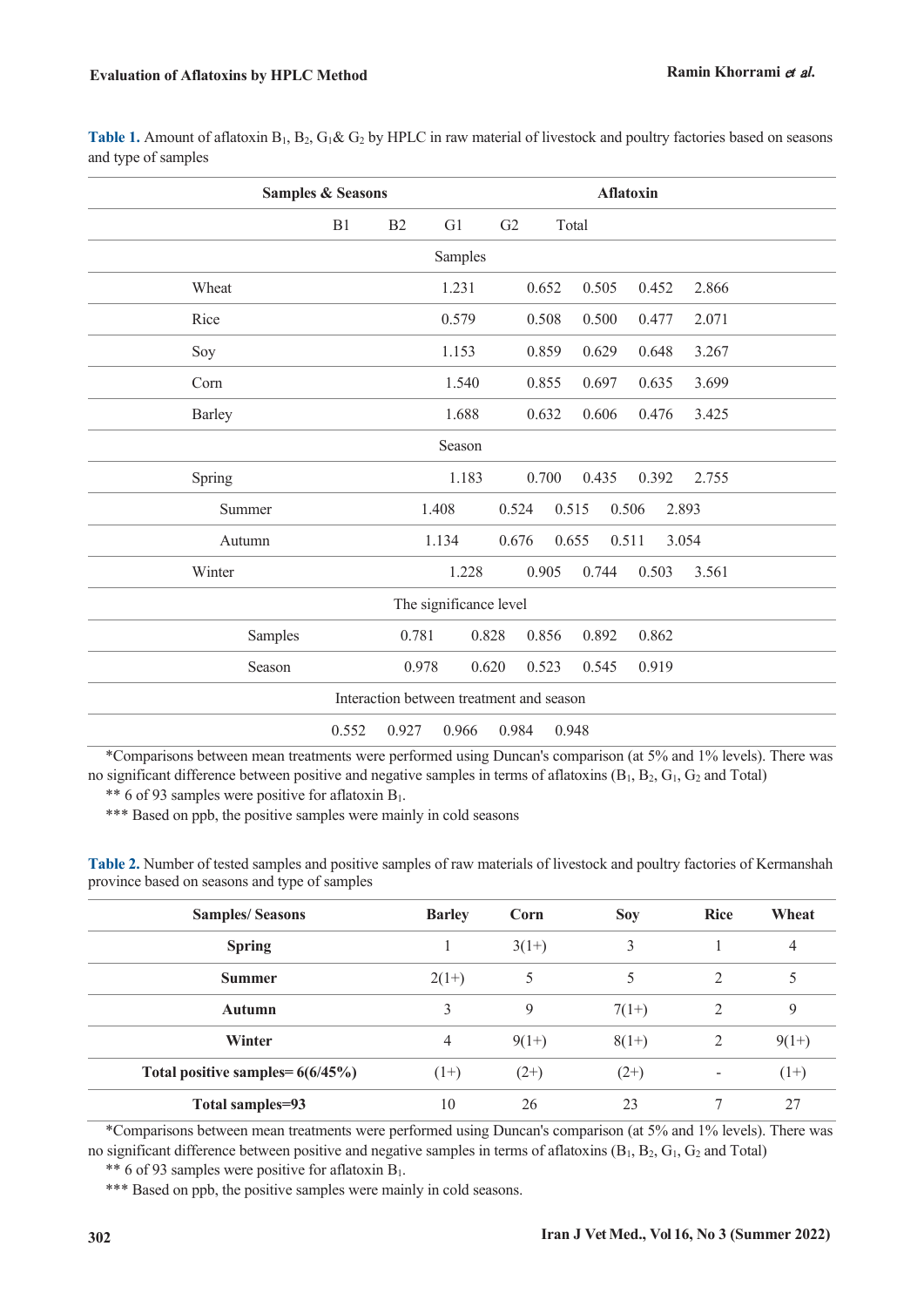

<span id="page-5-0"></span>Figures 2. Measurement and evaluation Aflatoxin B<sub>1</sub>, B<sub>2</sub>, G<sub>1</sub>& G<sub>2</sub> in different samples by HPLC

\*Comparisons between mean treatments were performed using Duncan's comparison (at 5% and 1% levels). No was significant difference between positive and negative samples in terms of aflatoxins (B<sub>1</sub>, B<sub>2</sub>, G<sub>1</sub>, G<sub>2</sub> and Total)

\*\* Y axis based on ppb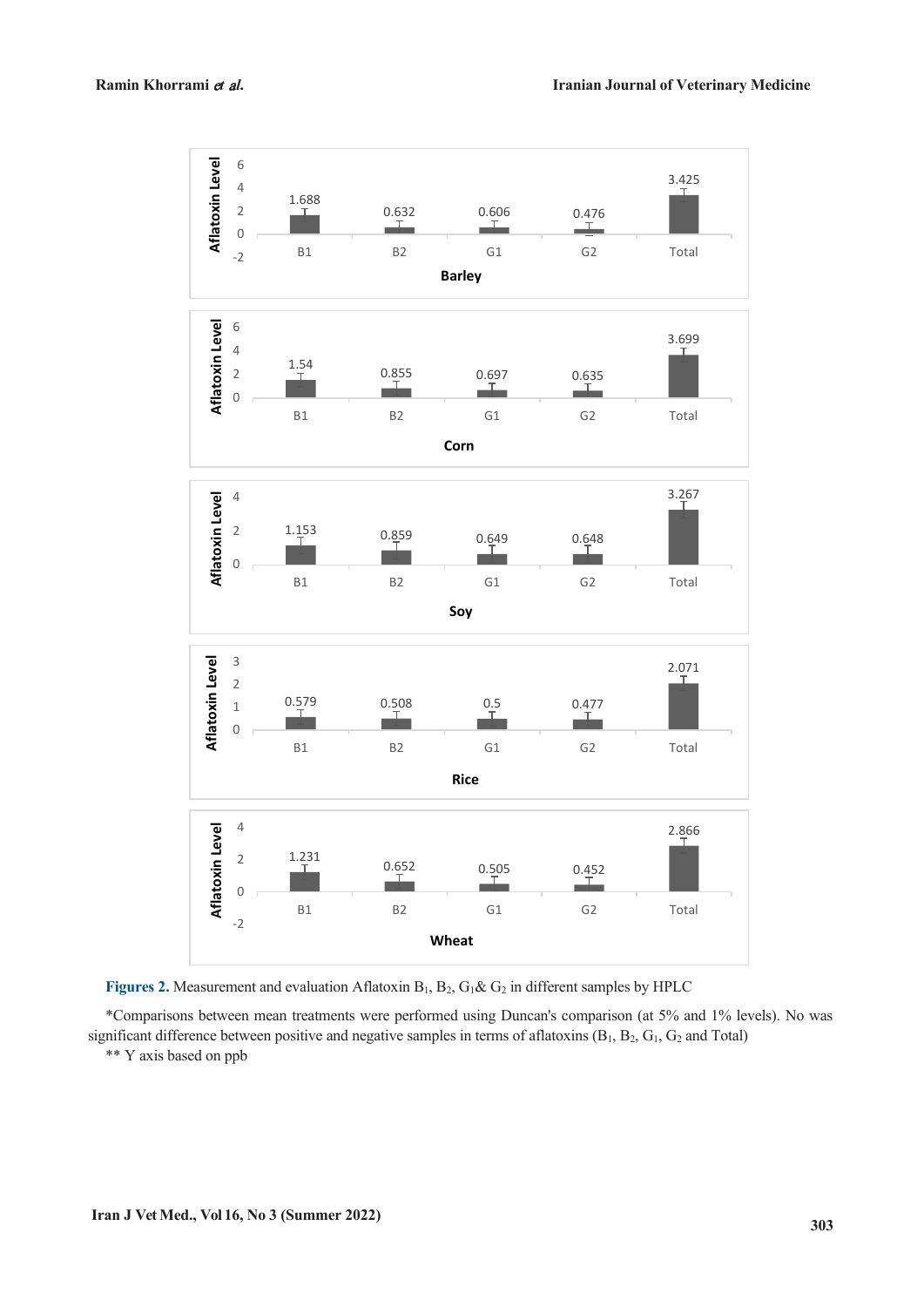## **Discussion**

The presence of mycotoxins in feeds pose serious health problems (He *et al*., 2013; Feng *et al*., 2017). Among mycotoxins, aflatoxins have immense toxicity and have been associated with various health and disease risks in livestock (Joint *et al*., 2017; Serdar *et al*., 2020). Aflatoxins are the secondary metabolites produced by certain species of fungi on grains and animal feeds. The mycotoxin poisoning increases losses of animal productivity, immunosuppression, damage to vital organs, and animal death (Kumar *et al*., 2017). The infestation of toxigenic fungi can occur before or after harvesting the food crops, grains, and seeds, resulting in serious human and animal health consequences (Al-Faragi *et al*., 2014; Escrivá *et al*., 2015). Aflatoxins have been widely studied compared to other mycotoxins because of their acute toxicity (Chiewchan *et al*., 2015; Karlovsky *et al*., 2016). Despite controlling production methods, aflatoxins are considered unavoidable contaminants in feeds. Therefore, regulatory agencies have developed specific guidelines on acceptable levels of aflatoxins in human and animal feeds. Studies have shown contamination with different types of aflatoxin in field conditions. The US Food and Drug Administration (FDA) has set an aflatoxin exposure limit of 20 ppb at the lowest possible and acceptable level for animal feed. In European Union (EU), aflatoxin B1 is the only toxin with a legal limit for presence in animal feeds (Sirajudeen *et al*., 2011; Theumer *et al*., 2018). One of the most important and predisposing factors for the contamination of feedstuffs of farm animals and poultry is their moisture content (Kana *et al*., 2013; Abdallah *et al*., 2015). The results of various studies indicate that *Aspergillus* and aflatoxin contamination are directly related to the moisture content in stored feedstuffs (Qazi *et al*., 2006; Torres *et al*., 2014; Hussain *et al*., 2015). Products with high humidity are not suitable for storage, as they lead to contamination during harvesting or storing (Waliyar *et al*., 2015). Therefore, climatic conditions and storage quality are two important determinants of mycotoxin contamination (Mannaa *et al*., 2017). According to the WHO estimates, a quarter of the products are affected by fungal toxins annually (Amanloo *et al*., 2014; Adeyeye *et al*., 2016). Aflatoxins and mycotoxins have adverse effects on livestock products and

increase food risk factors (Wu et al., 2008; Adeyeye et al., 2016). Furthermore, the milk, eggs, and meat of these animals can contain residues of fungal toxins (Ren *et al*., 2007; Markov *et al*., 2013). On the other hand, aflatoxin contamination is identified as a pressing issue in food hygiene and public health (Richard *et al*., 2007; Frazzoli *et al*., 2017). The amount of aflatoxin and its duration of use determine the clinical consequences of poisoning (Niu *et al.*, 2021). According to the Iran National Standards Organization, the maximum tolerance of aflatoxin B1 is 5 ng/g, and the total aflatoxin is 20 ng/g or ppb (Hedayati *et al*., 2016). The results of the present study showed that aflatoxin contamination was not significantly different in all five feedstuffs and the aflatoxin ranges were 0.452 to 0.648, 0.500 to 0.697, 0.579 to 1.688, 0.859 to 0.797, and 2.071 to 3.699 ppb for G2, G1, B1, B2, and total, respectively. Moreover, the effect of different seasons on these types of aflatoxins was investigated, which showed that although the positive cases were related to cold seasons, statistically no significant difference was observed in various seasons. Accordingly, changes in moisture levels and the ambient temperature had no effect on the contamination rate with this type of toxin in the study area. These results may be related to the lack of long-term storage of materials in factory warehouses and the timely consumption of feed. Our findings are in agreement with the previous studies where aflatoxins (especially B1) were found in most analyzed samples. This variation of percentage of the contamination may be due to differences in the types of substrates and handling processes from the time of harvesting to the time of consumption. In a study by Pourlemi *et al* (2013) on determining the rate of aflatoxin contamination in feed, industrial and local eggs in the western regions of Mazandaran in Iran, 40 industrial eggs from seven different poultry feed areas with 5 repetitions (corn, barley, chopped diet, and soybean meal) were contaminated with aflatoxin B1 in ELISA sampling; their results showed that the rate of aflatoxin contamination in local eggs was higher than that in industrial samples (Pourelmi *et al*., 2013). In the study by Mayahi (2001) on thin-layer chromatography (TLC) on silica gel coated plates of 100 poultry feed samples (25 samples of each item of corn, wheat, soybean,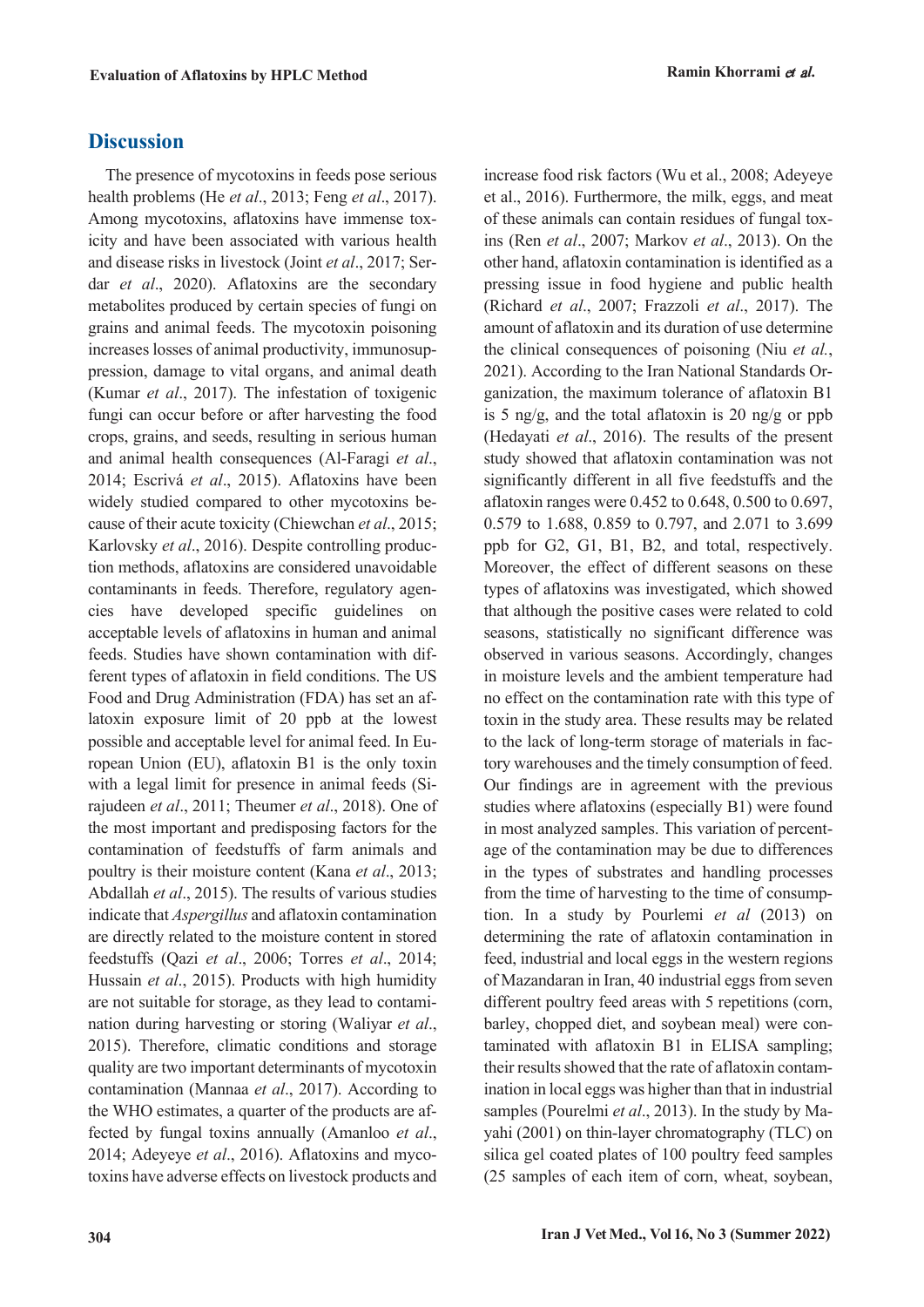and fish meal), 86% of the samples were contaminated with aflatoxin (Mayahi *et al*., 2001). Mayahi (2007) also showed *Aspergillus* and aflatoxin contamination in major constituents of 75 samples in bird feed (soybean, corn, and fish powder); and that 25 samples with the highest rate of contamination were from fish powder (aflatoxin B1 was 15 μg/kg). These researchers also found that soybeans, corn, and fish powder were contaminated during the storage. Therefore, controlling and training proper food storage can reduce or eliminate aflatoxin contamination in these materials (Mayahi *et al*., 2007). In a similar study, the levels of aflatoxins B1, B2, G1, and G2 were measured in farms, in domestic animal feed. The results showed that two of the 19 tested samples had aflatoxin G2 higher than the standard level; however, other aflatoxins were negligible (López Grío *et al*., 2010). Hashemi *et al* (2016) also studied feed of 144 dairy cattle in Fars province. They found that in 36 cases, the level of aflatoxin B1 was higher than its standard level (Hashemi *et al*., 2016). The aflatoxin-contaminated food consumed by livestock is absorbed into the muscles and other organs and subsequently into their products (Dashti *et al*., 2009; Magnussen *et al*., 2013). Various studies have shown that consumption of aflatoxin-contaminated food by poultry has caused aflatoxin toxication with disorders of weight gain and food intake, reduced egg production, reduced food efficiency, damage to the digestive tract, blood disorders, liver lesions, and weakened immune system (He *et al*., 2013; da Rocha *et al*., 2014). Aflatoxin-contaminated foods also increase susceptibility to environmental stresses, microbes, neurological abnormalities, and mortality (Ogodo *et al*., 2016). The permitted limit for aflatoxin B1 by FAO is 1-20 ppb. This value is 20 ppb in Iran (Sani *et al*., 2014; Mahfouz *et al*., 2015). Most of the food samples (87 samples) measured in this study had not aflatoxin higher than these values. In our study, the aflatoxin B1 levels were lower than the limit in most samples. In a similar study conducted in Turkey to measure the aflatoxin levels in 41 wheat samples, 59% of the samples contained aflatoxin. In positive samples, the share of each of the aflatoxins B2, B1, G1, and G2 was 42, 12, 37, and 12%, respectively. In this study, the total aflatoxin in the tested samples was between 10.4 and 643.5 ng/g. The results of this study differ

from our results. As abovementioned, there is a significant difference between the amounts of aflatoxins. Because aflatoxin-producing fungi respond differently to several conditions, therefore, these differences may be due to the storage conditions, sampling area, geographical area, ambient temperature, and weather conditions. Different concentrations of fungal toxins have been reported in different geographical regions following seasonal climate change. As a result, the differences observed in the values of the present study can be ascribed to sampling in several seasons and specific climatic conditions of the study area.

## **Conclusion**

Aflatoxins are dangerous toxins in livestock and poultry feed and can occur in different climatic conditions. HPLC assures good recovery and precision in the quantitative determination of aflatoxin extracted from livestock compound feed and feed ingredients. Our study showed that aflatoxin  $B_1$  contamination was present in the feed ingredients. No significant difference was observed for aflatoxins in the samples of animal feed in the factories of Kermanshah province, Iran. However, the aflatoxin  $B_1$ levels in animal concentrate feed were found higher during rainy seasons compared to the summer season. Therefore, continuous surveillance of aflatoxins is required in animal feeds to reduce animal and consequently human exposure. On the other hand, due to the various factors that affect the amount of aflatoxins in food, further studies are needed for identifying the source of contamination and executing control measures.

## **Acknowledgments**

This research was related to the implementation of a student graduate project of Veterinary medicine with the No: 2547723, Date: 12.10. 2019, Faculty of Veterinary Medicine, Razi University, Iran. We also thank the experts from both the Veterinary and Medical Laboratory for helping us conduct the tests for this study.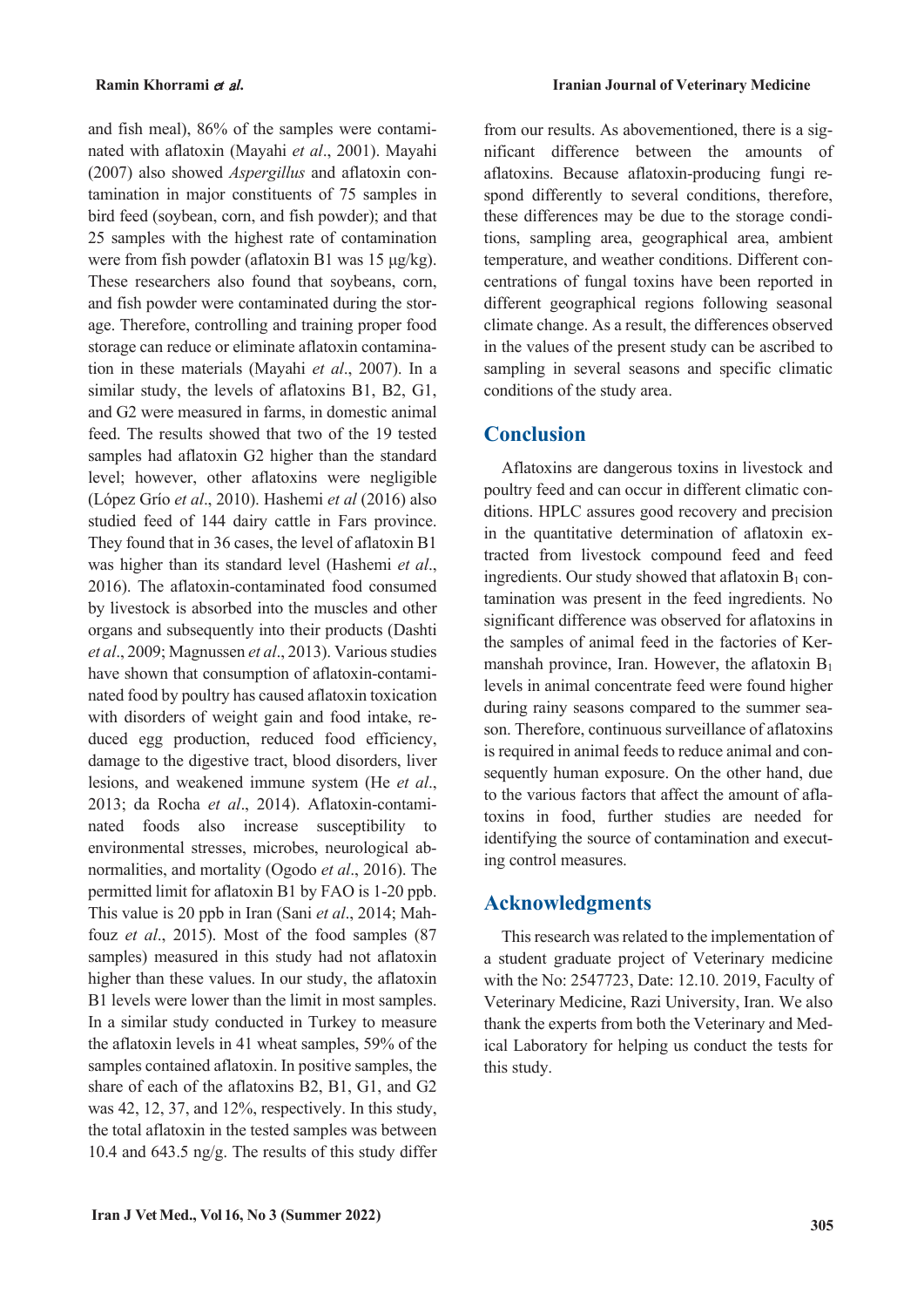# **Ethical Approval**

The ethical code approved with *NO:* 2547723, 12.10. 2019 by the research council of Razi University.

## **Informed Consent**

Only the authors are responsible for the content of the paper.

# **Funding**

This study was funded by the faculty of veterinary medicine, Razi University.

# **Conflict of Interest**

The authors declare that they have no conflict of interest.

# **References**

- Abdallah, M. F., Girgin, G. Ö. Z. D. E., & Baydar, T. (2015). Occurrence, prevention and limitation of mycotoxins in feeds. *Animal Nutrition and Feed Technology*, *15*(3), 471-490. [DOI:10.5958/0974- 181X.2015.00048.7]
- Adeyeye, S. A. (2016). Fungal mycotoxins in foods: A review. *Cogent Food & Agriculture*, *2*(1), 1213127. [DOI:10.1080/23311932.2016.1213127]
- Al-Faragi, J. K. (2014). The Efficacy of Prebiotic ([Beta]- Glucan) as a Feed Additive against Toxicity of Aflatoxin B1 in Common Carp, Cyprinus Carpio L. *Journal of Aquaculture Research & Development*, *5*(4), 1. [DOI:10.4172/2155-9546.1000240]
- Amanloo, S., Rezaei Kahhka, M. R., Ramezani, A. A., & Mir, L. (2014). The Mycotoxin contamination of the imported consumer rice and its producing fungi in Zabol. *Journal of Jahrom University of Medical Sciences*, *12*(1), 17-25. [DOI:10.29252/jmj.12.1.17]
- Bakırdere, S., Bora, S., Bakırdere, E. G., Aydın, F., Arslan, Y., Komesli, O. T., ... & Yıldırım, E. (2012). Aflatoxin species: their health effects and determination methods in different foodstuffs. *Central European Journal of Chemistry*, *10*(3), 675-685. [DOI:10.2478/s11532- 012-0009-2]
- Campos, W. E., Rosas, L. B., Neto, A. P., Mello, R. A., & Vasconcelos, A. A. (2017). Extended validation of a senstive and robust method for simultaneous quantification of aflatoxins B1, B2, G1 and G2 in Brazil nuts by HPLC-FLD. *Journal of Food Composition and Analysis*, *60*, 90-96. [DOI:10.1016/j.jfca.2017.03.014]
- Chiewchan, N., Mujumdar, A. S., & Devahastin, S. (2015). Application of drying technology to control

aflatoxins in foods and feeds: a review. *Drying Technology*, *33*(14), 1700-1707. [DOI:10.1080/07373937.2015.1068795]

- da Rocha, E. B. M., Freire, FCO, Maia, FEF, Guedes, MIF, and Rondina, D. 2014. *Mycotoxins and Their Effects on Human and Animal Health. Food Control*, *36*, 159- 165. [DOI:10.1016/j.foodcont.2013.08.021]
- Dashti, B., Al-Hamli, S., Alomirah, H., Al-Zenki, S., Abbas, A. B., & Sawaya, W. (2009). Levels of aflatoxin M1 in milk, cheese consumed in Kuwait and occurrence of total aflatoxin in local and imported animal feed. *Food Control*, *20*(7), 686-690. [DOI:10.1016/j.foodcont.2009.01.001]
- de Oliveira, C. A., & Corassin, C. H. (2014). Aflatoxins. Future Science Ltd. [DOI:10.4155/ebo.13.468] [PMID]
- EFSA Panel on Food Additives and Nutrient Sources added to Food (ANS). (2014). Scientific Opinion on the reconsideration of the ADI and a refined exposure assessment of β‐apo‐8′‐carotenal (E 160e). *EFSA Journal*, *12*(1), 3492. [DOI:10.2903/j.efsa.2014.3492]
- Escrivá, L., Font, G., & Manyes, L. (2015). In vivo toxicity studies of fusarium mycotoxins in the last decade: A review. *Food and Chemical Toxicology*, *78*, 185-206. [DOI:10.1016/j.fct.2015.02.005] [PMID]
- European Food Safety Authority. (2013). Refined exposure assessment of ethyl lauroyl arginate based on revised proposed uses as a food additive. *EFSA Journal*, *11*(6), 3294. [DOI:10.2903/j.efsa.2013.3294]
- Faghihi Shahrestani, F., Tajabadi Ebrahimi, M., Bayat, M., Hashemi, J., & Razavilar, V. (2021). Identification of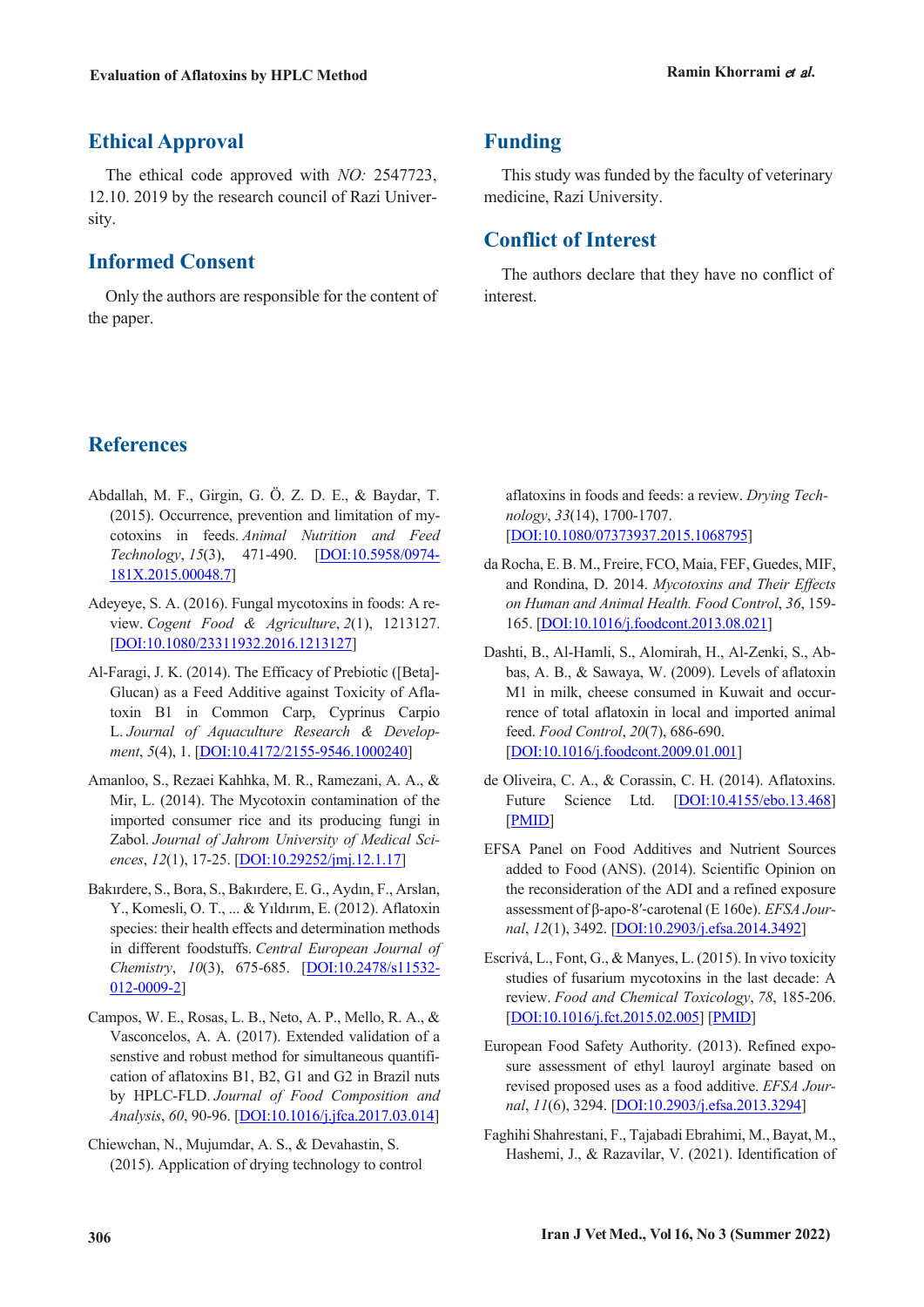Dairy Fungal Contamination and Reduction of Aflatoxin M1 Amount by Three Acid and Bile Resistant Probiotic Bacteria. *Archives of Razi Institute*, *76*(1), 119.

- Fan, Y., Zhao, L., Ji, C., Li, X., Jia, R., Xi, L., ... & Ma, Q. (2015). Protective effects of Bacillus subtilis ANSB060 on serum biochemistry, histopathological changes and antioxidant enzyme activities of broilers fed moldy peanut meal naturally contaminated with aflatoxins. *Toxins*, *7*(8), 3330-3343. [DOI:10.3390/toxins7083330] [PMID] [PMCID]
- Feng, G. D., He, J., Ao, X., & Chen, D. W. (2017). Effects of maize naturally contaminated with aflatoxin B1 on growth performance, intestinal morphology, and digestive physiology in ducks. *Poultry Science*, *96*(6), 1948- 1955. [DOI:10.3382/ps/pew420] [PMID]
- Frazzoli, C., Gherardi, P., Saxena, N., Belluzzi, G., & Mantovani, A. (2017). The hotspot for (global) one health in primary food production: Aflatoxin M1 in dairy products. *Frontiers in Public Health*, *4*, 294. [DOI:10.3389/fpubh.2016.00294] [PMID] [PMCID]
- Gummadidala, P. M., Omebeyinje, M. H., Burch, J. A., Chakraborty, P., Biswas, P. K., Banerjee, K., ... & Chanda, A. (2019). Complementary feeding may pose a risk of simultaneous exposures to aflatoxin M1 and deoxynivalenol in Indian infants and toddlers: Lessons from a mini-survey of food samples obtained from Kolkata, India. *Food and chemical toxicology*, *123*, 9- 15. [DOI:10.1016/j.fct.2018.10.006] [PMID]
- Hamed, A. M., Moreno-González, D., García-Campaña, A. M., & Gámiz-Gracia, L. (2017). Determination of aflatoxins in yogurt by dispersive liquid–liquid microextraction and HPLC with photo-induced fluorescence detection. *Food Analytical Methods*, *10*(2), 516-521. [DOI:10.1007/s12161-016-0611-6]
- Hashemi, M. (2016). Aflatoxin B1 levels in feedstuffs from dairy cow farms in south of Iran. *Food and Agricultural Immunology*, *27*(2), 251-258. [DOI:10.1080/09540105.2015.1086319]
- He, J., Zhang, K. Y., Chen, D. W., Ding, X. M., Feng, G. D., & Ao, X. (2013). Effects of maize naturally contaminated with aflatoxin B1 on growth performance, blood profiles and hepatic histopathology in ducks. *Livestock Science*, *152*(2-3), 192-199. [DOI:10.1016/j.livsci.2012.12.019]
- Hedayati, M. T., Omran, S. M., Soleymani, A., & Armaki, M. T. (2016). Aflatoxins in food products in Iran: A

review of the literature. *Jundishapur Journal of Microbiology*, *9*(7). [DOI:10.5812/jjm.33235] [PMID] [PMCID]

- Hernandez-Martinez, R., & Navarro-Blasco, I. (2010). Aflatoxin levels and exposure assessment of Spanish infant cereals. *Food Additives and Contaminants*, *3*(4), 275-288. [DOI:10.1080/19393210.2010.531402] [PMID]
- Hu, Y. Y., Zheng, P., Zhang, Z. X., & He, Y. Z. (2006). Determination of aflatoxins in high-pigment content samples by matrix solid-phase dispersion and high-performance liquid chromatography. *Journal of Agricultural and Food Chemistry*, *54*(12), 4126-4130. [DOI:10.1021/jf0601564] [PMID]
- Hussain, A., Afzal, A., Irfan, M., & Malik, K. A. (2015). Molecular detection of aflatoxin producing strains of Aspergillus flavus from peanut (Arachis hypogaea). *Turkish Journal of Agriculture-Food Science and Technology*, *3*(5), 335-341. [DOI:10.24925/turjaf.v3i5.335-341.123]
- Joint, F. A. O., World Health Organization, & WHO Expert Committee on Food Additives. (2017). *Evaluation of certain contaminants in food: eighty-third report of the Joint FAO/WHO Expert Committee on Food Additives*. World Health Organization.
- Kana, J. R., Gnonlonfin, B. G. J., Harvey, J., Wainaina, J., Wanjuki, I., Skilton, R. A., & Teguia, A. (2013). Assessment of aflatoxin contamination of maize, peanut meal and poultry feed mixtures from different agroecological zones in Cameroon. *Toxins*, *5*(5), 884-894. [DOI:10.3390/toxins5050884] [PMID] [PMCID]
- Karlovsky, P., Suman, M., Berthiller, F., De Meester, J., Eisenbrand, G., Perrin, I., ... & Dussort, P. (2016). Impact of food processing and detoxification treatments on mycotoxin contamination. *Mycotoxin Research*, *32*(4), 179-205. [DOI:10.1007/s12550-016- 0257-7] [PMID] [PMCID]
- Khadivi, R., Razavilar, V., Anvar, S. A. A., & Akbari-Adergani, B. (2020). Aflatoxin M1-binding ability of selected lactic acid bacteria strains and Saccharomyces boulardii in the experimentally contaminated milk treated with some biophysical factors. *Archives of Razi Institute*, *75*(1), 63.
- Kotinagu, K., Mohanamba, T., & Kumari, L. R. (2015). Assessment of aflatoxin B1 in livestock feed and feed ingredients by high-performance thin layer chromatography. *Veterinary World*, *8*(12), 1396. [DOI:10.14202/vetworld.2015.1396-1399] [PMID] [PMCID]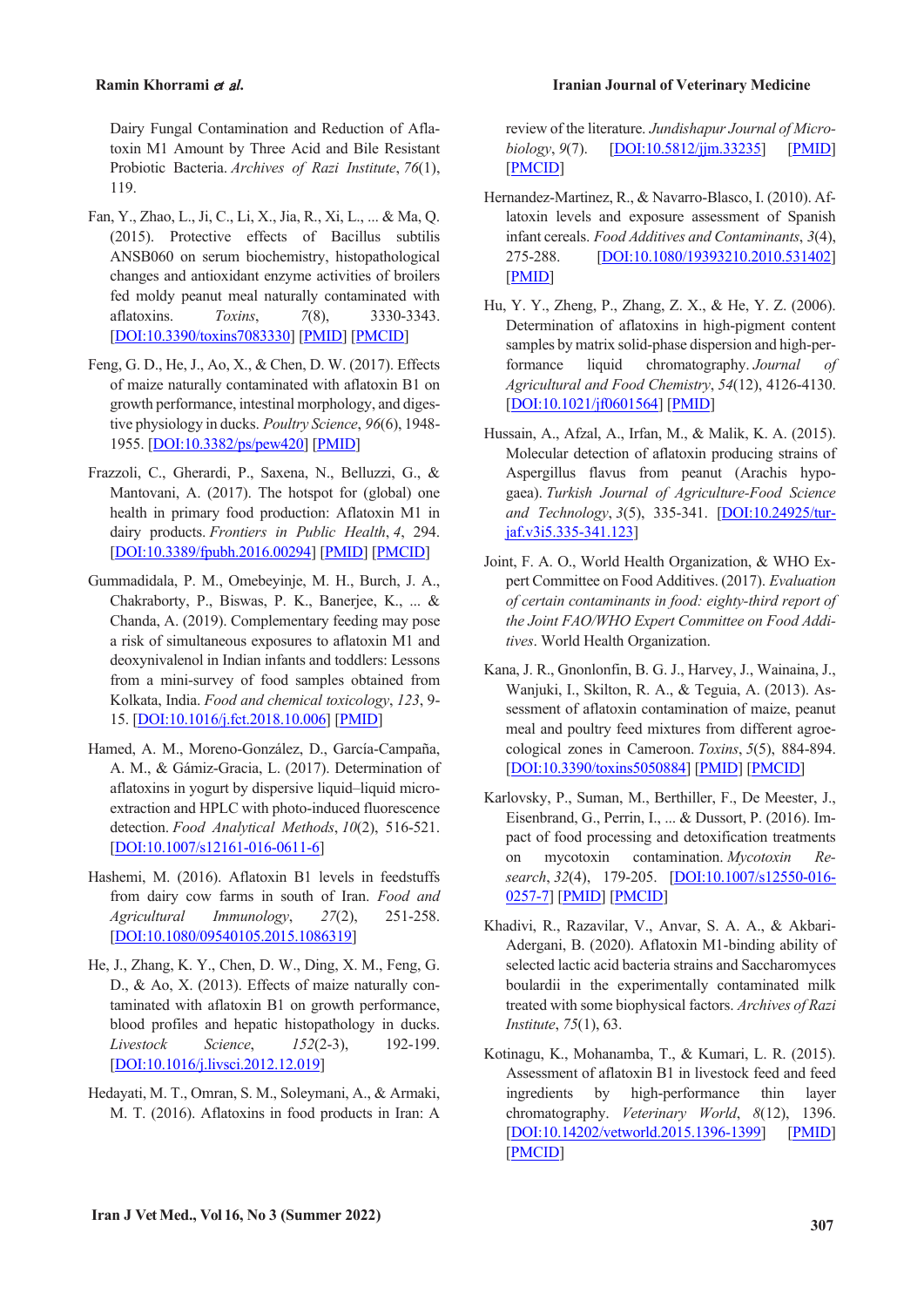- Kumar, P., Mahato, D. K., Kamle, M., Mohanta, T. K., & Kang, S. G. (2017). Aflatoxins: A global concern for food safety, human health and their management. *Frontiers in Microbiology*, *7*, 2170. [DOI:10.3389/fmicb.2016.02170]
- López Grío, S. J., Garrido Frenich, A., Martínez Vidal, J. L., & Romero‐González, R. (2010). Determination of aflatoxins B1, B2, G1, G2 and ochratoxin A in animal feed by ultra high-performance liquid chromatography–tandem mass spectrometry. *Journal of Separation Science*, *33*(4‐5), 502-508. [DOI:10.1002/jssc.200900663] [PMID]
- Magnussen, A., & Parsi, M. A. (2013). Aflatoxins, hepatocellular carcinoma and public health. *World Journal of Gastroenterology: WJG*, *19*(10), 1508. [DOI:10.3748/wjg.v19.i10.1508] [PMID] [PMCID]
- Mahfouz, M. E., & Sherif, A. H. (2015). A multiparameter investigation into adverse effects of aflatoxin on Oreochromis niloticus health status. *The Journal of Basic & Applied Zoology*, *71*, 48-59. [DOI:10.1016/j.jobaz.2015.04.008]
- Mannaa, M., & Kim, K. D. (2017). Influence of temperature and water activity on deleterious fungi and mycotoxin production during grain storage. *Mycobiology*, *45*(4), 240-254. [DOI:10.5941/MYCO.2017.45.4.240] [PMID] [PMCID]
- Markov, K., Pleadin, J., Bevardi, M., Vahčić, N., Sokolić-Mihalak, D., & Frece, J. (2013). Natural occurrence of aflatoxin B1, ochratoxin A and citrinin in Croatian fermented meat products. *Food Control*, *34*(2), 312-317. [DOI:10.1016/j.foodcont.2013.05.002]
- MAYAHI, M., & SOHRABI, G. R. (2001). Determination of aflatoxin in raw materials of poultry feed in Ahwaz. *Scientific-Research Iranian Veterinary Journal, 4* (7), 37-45.
- Mayahi, M., Razi, J. M., & Salamat, N. (2007). Isolation of Aspergillus spp and determination of aflatoxin level in fish meal, maize and soya meal. *Shahid Chamran University Journal of Science, 17*, 95-105.
- Mazaheri, M., & Mahmoudi Maymand, M. (2018). Investigation of Aflatoxins in Imported Animal Feeds in Iran. *Iranian Journal of Toxicology*, *12*(6), 33-38. [DOI:10.32598/IJT.12.6.514.1]
- Niu, Y., Fan, S., Luo, Q., Chen, L., Huang, D., Chang, W., ... & Shi, G. (2021). Interaction of Hepatitis B Virus X Protein with the Pregnane X Receptor enhances the synergistic effects of Aflatoxin B1 and Hepatitis B Virus on promoting hepatocarcinogenesis. *Journal of*

*Clinical and Translational Hepatology*, *9*(4), 466. [DOI:10.14218/JCTH.2021.00036] [PMID] [PMCID]

- Ogodo, A. C., & Ugbogu, O. C. (2016). Public health significance of aflatoxin in food industry—A review. *European Journal of Clinical and Biomedical Sciences*, *2*(5), 51-58.
- Ostry, V., Malir, F., Toman, J., & Grosse, Y. (2017). Mycotoxins as human carcinogens—the IARC Monographs classification. *Mycotoxin Research*, *33*(1), 65-73. [DOI:10.1007/s12550-016-0265-7] [PMID]
- Pourelmi, M. R., Palizdar, M. H., Shirali, S., & Barami, A. R. (2013). Aflatoxin B1 contamination in local and industrial eggs measured by ELISA technique in Mazandaran. *European Journal of Zoological Research*, *2*, 89-92.
- Qazi, J. I., & Fayyaz, Z. (2006). Aflatoxin contaminated foods and health risk perspective for Pakistani population. *Mycopathol*, *4*(2), 27-34.
- Reed, K. M., Mendoza, K. M., Abrahante, J. E., & Coulombe, R. A. (2018). Comparative response of the hepatic transcriptomes of domesticated and wild turkey to aflatoxin B1. *Toxins*, *10*(1), 42. [DOI:10.3390/toxins10010042] [PMID] [PMCID]
- Ren, Y., Zhang, Y., Shao, S., Cai, Z., Feng, L., Pan, H., & Wang, Z. (2007). Simultaneous determination of multi-component mycotoxin contaminants in foods and feeds by ultra-performance liquid chromatography tandem mass spectrometry. *Journal of Chromatography A*, *1143*(1-2), 48-64. [DOI:10.1016/j.chroma.2006.12.064] [PMID]
- Richard, J. L. (2007). Some major mycotoxins and their mycotoxicoses—An overview. *International Journal of Food Microbiology*, *119*(1-2), 3-10. [DOI:10.1016/j.ijfoodmicro.2007.07.019] [PMID]
- Sani, A. M., Azizi, E. G., Salehi, E. A., & Rahimi, K. (2014). Reduction of aflatoxin in rice by different cooking methods. *Toxicology and Industrial Health*, *30*(6), 546-550. [DOI:10.1177/0748233712462466] [PMID]
- Santacroce, M. P., Conversano, M. C., Casalino, E., Lai, O., Zizzadoro, C., Centoducati, G., & Crescenzo, G. (2008). Aflatoxins in aquatic species: metabolism, toxicity and perspectives. *Reviews in Fish Biology and Fisheries*, *18*(1), 99-130. [DOI:10.1007/s11160-007- 9064-8]
- Serdar, S. A., El Tawila, M. M., Madkour, M. H., & Alrasheedi, A. A. (2020). Determination of aflatoxins (AFs) in different food samples: A case study from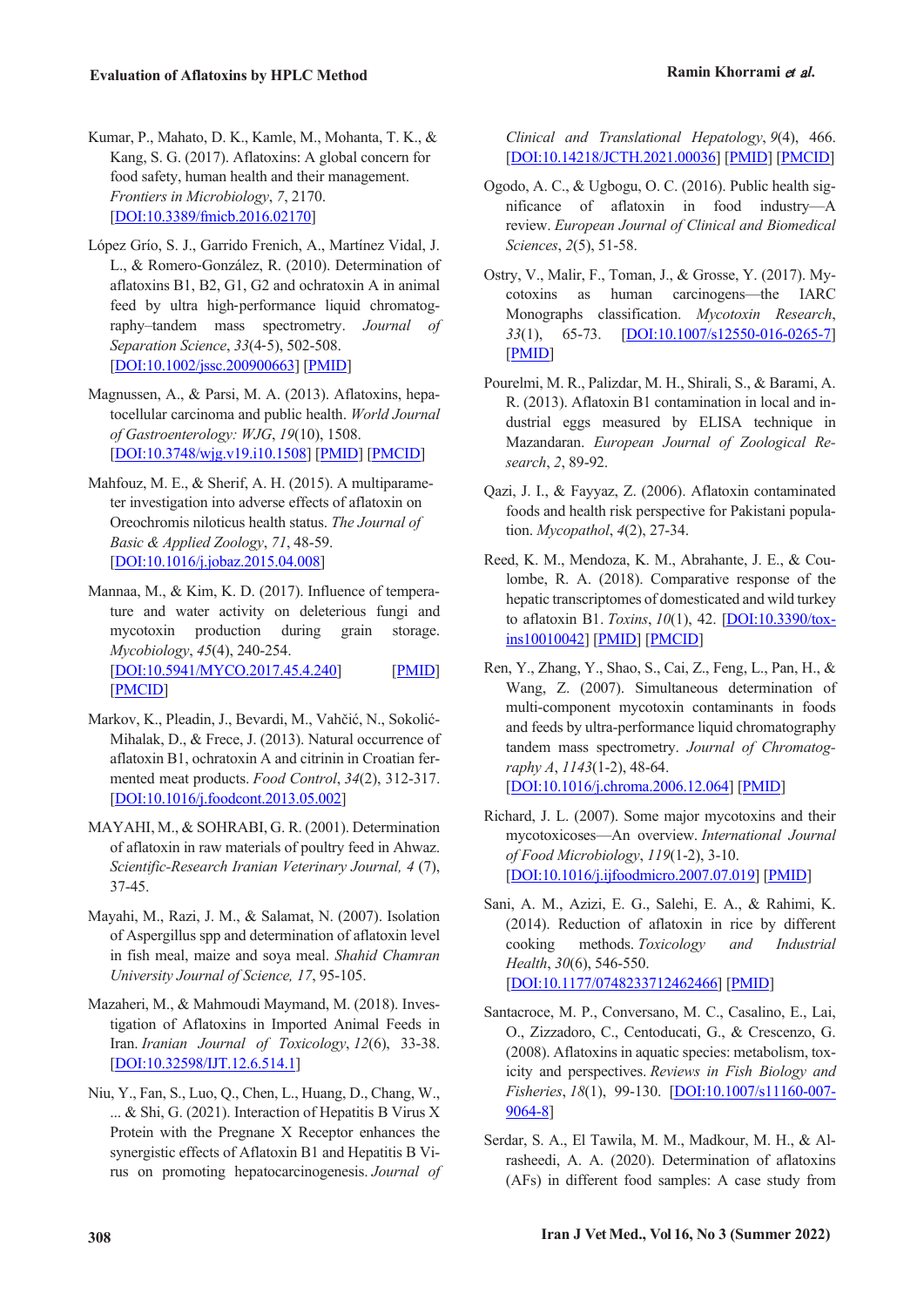Jeddah, Saudi Arabia. *Journal of King Abdulaziz University-Meteorology, Environment and Arid Land Agriculture Sciences*, *29*, 23-34.

- Sirajudeen, M., Gopi, K., Tyagi, J. S., Moudgal, R. P., Mohan, J., & Singh, R. (2011). Protective effects of melatonin in reduction of oxidative damage and immunosuppression induced by aflatoxin B1‐contaminated diets in young chicks. *Environmental Toxicology*, *26*(2), 153-160. [DOI:10.1002/tox.20539] [PMID]
- Sykes, M., Czymai, T., Hektor, T., Sharman, M., & Knaggs, M. (2017). Chloramphenicol stereoisomers need to be distinguished: consequences observed from a proficiency test Part A Chemistry, analysis, control, exposure & risk assessment. [DOI:10.1080/19440049.2016.1270469] [PMID]
- Theumer, M. G., Henneb, Y., Khoury, L., Snini, S. P., Tadrist, S., Canlet, C., ... & Audebert, M. (2018). Genotoxicity of aflatoxins and their precursors in human cells. *Toxicology Letters*, *287*, 100-107. [DOI:10.1016/j.toxlet.2018.02.007] [PMID]
- Torres, A. M., Barros, G. G., Palacios, S. A., Chulze, S. N., & Battilani, P. (2014). Review on pre-and post-harvest management of peanuts to minimize aflatoxin contamination. *Food Research International*, *62*, 11-19. [DOI:10.1016/j.foodres.2014.02.023]
- Wacoo, A. P., Wendiro, D., Vuzi, P. C., & Hawumba, J. F. (2014). Methods for detection of aflatoxins in agricultural food crops. *Journal of Applied Chemistry*, *2014*(1-15), 706291. [DOI:10.1155/2014/706291]
- Waliyar, F., Osiru, M., Ntare, B. R., Kumar, K. V. K., Sudini, H., Traore, A., & Diarra, B. (2015). Post-harvest management of aflatoxin contamination in groundnut. *World Mycotoxin Journal*, *8*(2), 245-252. [DOI:10.3920/WMJ2014.1766]
- Wu, F. (2015). Global impacts of aflatoxin in maize: trade and human health. *World Mycotoxin Journal*, *8*(2), 137-142. [DOI:10.3920/WMJ2014.1737]
- Wu, F., Liu, Y., & Bhatnagar, D. (2008). Cost-effectiveness of aflatoxin control methods: economic incentives. *Toxin Reviews*, *27*(3-4), 203-225. [DOI:10.1080/15569540802393690].